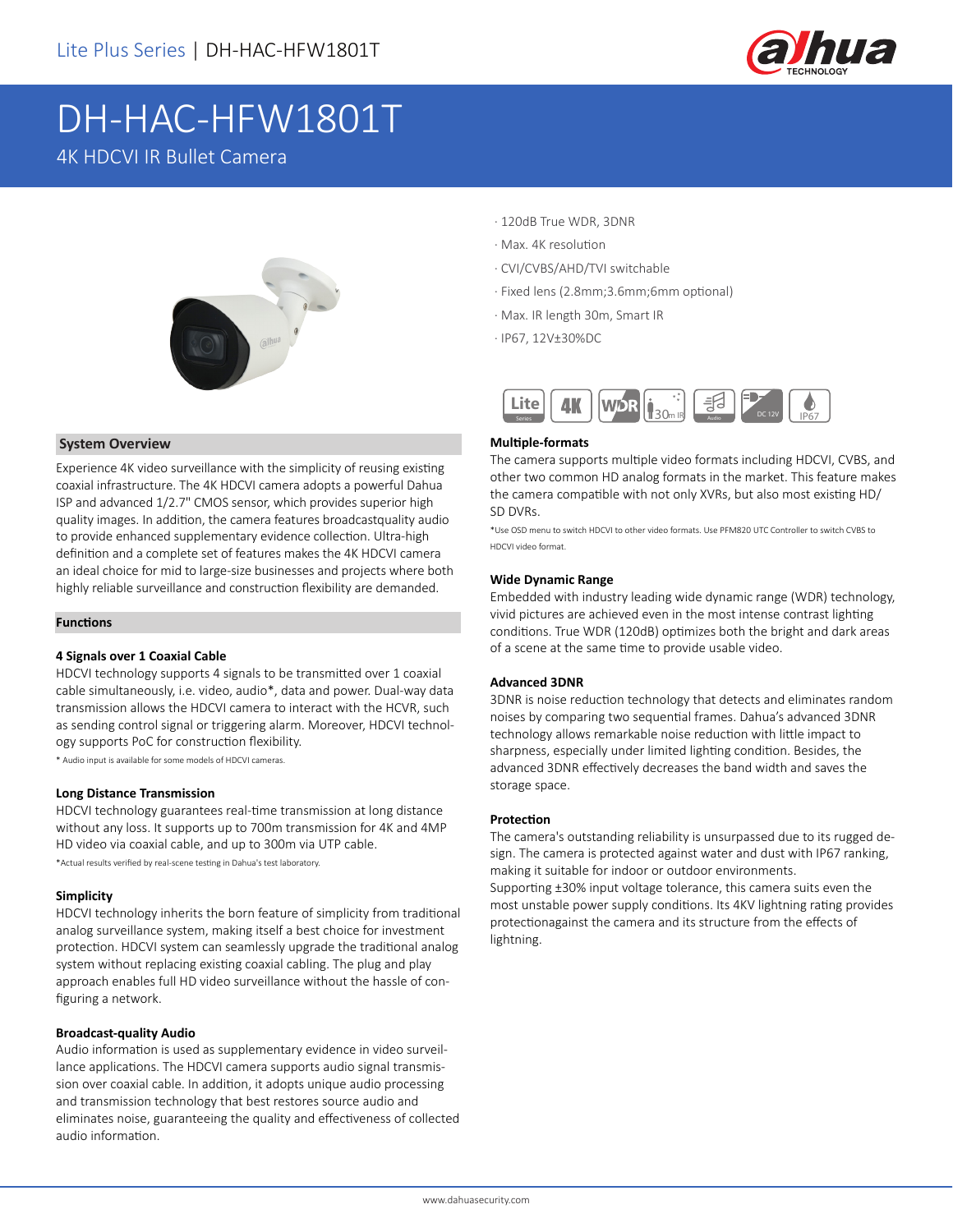# Lite Plus Series |DH-HAC-HFW1801T

## **Technical Specification**

#### Camera

| Image Sensor             | 1/2.7 inch CMOS                                    |
|--------------------------|----------------------------------------------------|
| <b>Effective Pixels</b>  | 3840 (H)×2160 (V), 4K                              |
| Electronic Shutter Speed | PAL: 1/3s-1/100000s<br>NTSC: 1/4s-1/100000s        |
| Minimum Illumination     | 0.03Lux/F2.0, 30IRE, OLux IR on                    |
| <b>IR Distance</b>       | Distance up to 30m (98.43ft)                       |
| IR On/Off Control        | Auto/Manual                                        |
| <b>IR LEDS</b>           | $\mathbf{1}$                                       |
| Pan/Tilt/Rotation Range  | Pan: 0°-360°<br>Tilt: 0°-180°<br>Rotation: 0°-360° |
| Lens                     |                                                    |

| Lens Type            |                   | Fixed-focal                                                                                                                                                        |            |            |           |
|----------------------|-------------------|--------------------------------------------------------------------------------------------------------------------------------------------------------------------|------------|------------|-----------|
| Mount Type           |                   | M12                                                                                                                                                                |            |            |           |
| Focal Length         |                   | 2.8mm; 3.6mm; 6mm                                                                                                                                                  |            |            |           |
| Max. Aperture        |                   | F2.0                                                                                                                                                               |            |            |           |
| Angle of View        |                   | 2.8mm: 125°×105°×56° (diagonal×horizontal×vertical)<br>3.6mm: 104°×87°×47° (diagonal×horizontal×vertical)<br>6mm: 62.4°×54.7°×31.3° (diagonal×horizontal×vertical) |            |            |           |
| Iris type            |                   | <b>Fixed Iris</b>                                                                                                                                                  |            |            |           |
| Close Focus Distance |                   | 1m/1.8m/3.6m (3.28ft/5.91ft/11.81ft)                                                                                                                               |            |            |           |
|                      | Lens              | Detect                                                                                                                                                             | Observe    | Recognize  | Identify  |
|                      | 2.8 <sub>mm</sub> | 75m(246ft)                                                                                                                                                         | 30m(98ft)  | 15m(49ft)  | 8m(26ft)  |
| <b>DORI Distance</b> | 3.6mm             | 107m(351ft)                                                                                                                                                        | 43m(141ft) | 21m(69ft)  | 11m(36ft) |
|                      | 6 <sub>mm</sub>   | 160m(525ft)                                                                                                                                                        | 64m(210ft) | 32m(105ft) | 16m(52ft) |

| Certifications               |                                                                                                                                   |
|------------------------------|-----------------------------------------------------------------------------------------------------------------------------------|
| Certifications               | CE (EN55032, EN55024, EN50130-4)<br>FCC (CFR 47 FCC Part 15 subpartB, ANSI C63.4-2014)<br>UL (UL60950-1+CAN/CSA C22.2 No.60950-1) |
| Interface                    |                                                                                                                                   |
| Audio Interface              | None                                                                                                                              |
| Port                         |                                                                                                                                   |
| Video Port                   | Video output choices of CVI/TVI/AHD/CVBS by one<br><b>BNC</b> port                                                                |
| Power                        |                                                                                                                                   |
| Power Supply                 | 12V+30% DC                                                                                                                        |
| Power Consumption            | Max 5.2W (12V DC, IR on)                                                                                                          |
| Environment                  |                                                                                                                                   |
| <b>Operating Temperature</b> | -40°C to +60°C (-40°F to 140°F); <95%<br>(non-condensation)                                                                       |
| Storage Temperature          | -40°C to +60°C (-40°F to 140°F); <95%<br>(non-condensation)                                                                       |
| Protection Grade             | <b>IP67</b>                                                                                                                       |
| Structure                    |                                                                                                                                   |
| Casing                       | Metal throughout the whole casing                                                                                                 |
| Dimensions                   | 174.5mm×70.6mm×72.3mm (6.87"×2.78"×2.85")                                                                                         |
| Net Weight                   | 350g (0.77lb)                                                                                                                     |
| Gross Weight                 | 450g (0.99lb)                                                                                                                     |

#### Video

| Video Frame Rate        | CVI: 4K@15fps; 5M@20fps; 4M@25fps/30fps<br><b>CVBS: PAL/NTSC</b><br>AHD: 5M@20fps; 4M@25fps/30fps<br>TVI: 5M@20fps; 4M@25fps/30fps |
|-------------------------|------------------------------------------------------------------------------------------------------------------------------------|
| Resolution              | 4K (3840×2160); 5M (2592×1944); 4M (2560×1440);<br>960H (960×576/960×480)                                                          |
| Day/Night               | Auto switch by ICR                                                                                                                 |
| BLC                     | BLC/HLC/WDR                                                                                                                        |
| <b>WDR</b>              | 120dB/WDR                                                                                                                          |
| White Balance           | Auto; manual                                                                                                                       |
| Gain Control            | Auto; manual                                                                                                                       |
| Noise Reduction         | 2D&3D NR                                                                                                                           |
| Smart IR                | Yes                                                                                                                                |
| <b>Electronic Defog</b> | Yes                                                                                                                                |
| Digital Zoom            | 4X                                                                                                                                 |
| Mirror                  | Off/On                                                                                                                             |
| Privacy Masking         | Off/On (8 Area, Rectangle)                                                                                                         |